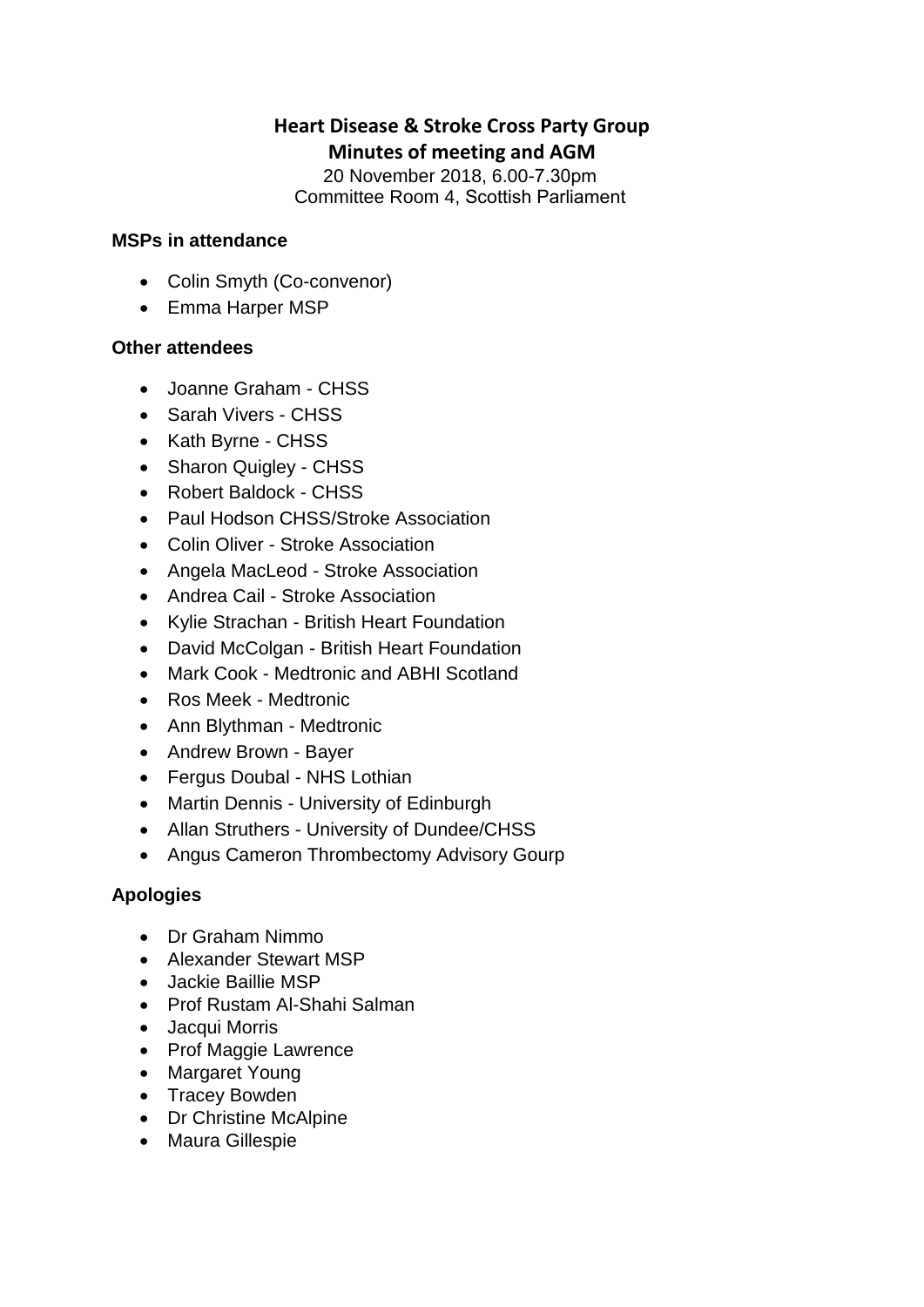### **1. Welcome and apologies**

Co-convenor Colin Smyth welcomed everyone, including the two speakers and thanked Dr Angus Cameron from the Thrombectomy Advisory Group at the Scottish Government for attending.

Apologies received by secretariat are listed above.

# **2. Minutes of previous meeting (4 Sept 2018)**

Minutes approved

### **3. Hypertension Inquiry**

Kylie Strachan from BHF gave an update on the Hypertension Inquiry overview launched at June meeting of CPG. Responses received from around 80 patients and almost 100 clinicians. Four subsequent discussion meetings were held, report is complete and is now at the design stage, for publication January 2019.

### **4. Annual General Meeting**

Colin Smyth was nominated to continue as co-convenor of the group by Emma Harper MSP. This was seconded by David McColgan.

Colin Smyth then nominated Alexander Stewart as co-convenor. Kath Byrne seconded.

Colin Smyth spoke about the future of the CPG. Co-convenors have had, and are open to having further discussions with secretariat, charities, MSP colleagues and members on potential future of two separate CPGs on heart disease and stroke, though there are significant challenges around MSPs workload and ability to support another CPG.

Colin nominated CHSS to hold the secretariat and thanked all members of the secretariat – British Heart Foundation, Stroke Association and Chest Heart & Stroke Scotland - for their part in bringing the CPG to its current place.

Colin gave financial statement to attendees. This was approved by attendees. Members should note there are 30 days until submission is required – non-attending members should contact secretariat with any amendments. The financial statement will be made available on Parliamentary website after 30 days.

# **5. Topic for discussion: Thrombectomy in Scotland**

Colin then introduced speakers – Robert Baldock and Professor Martin Dennis.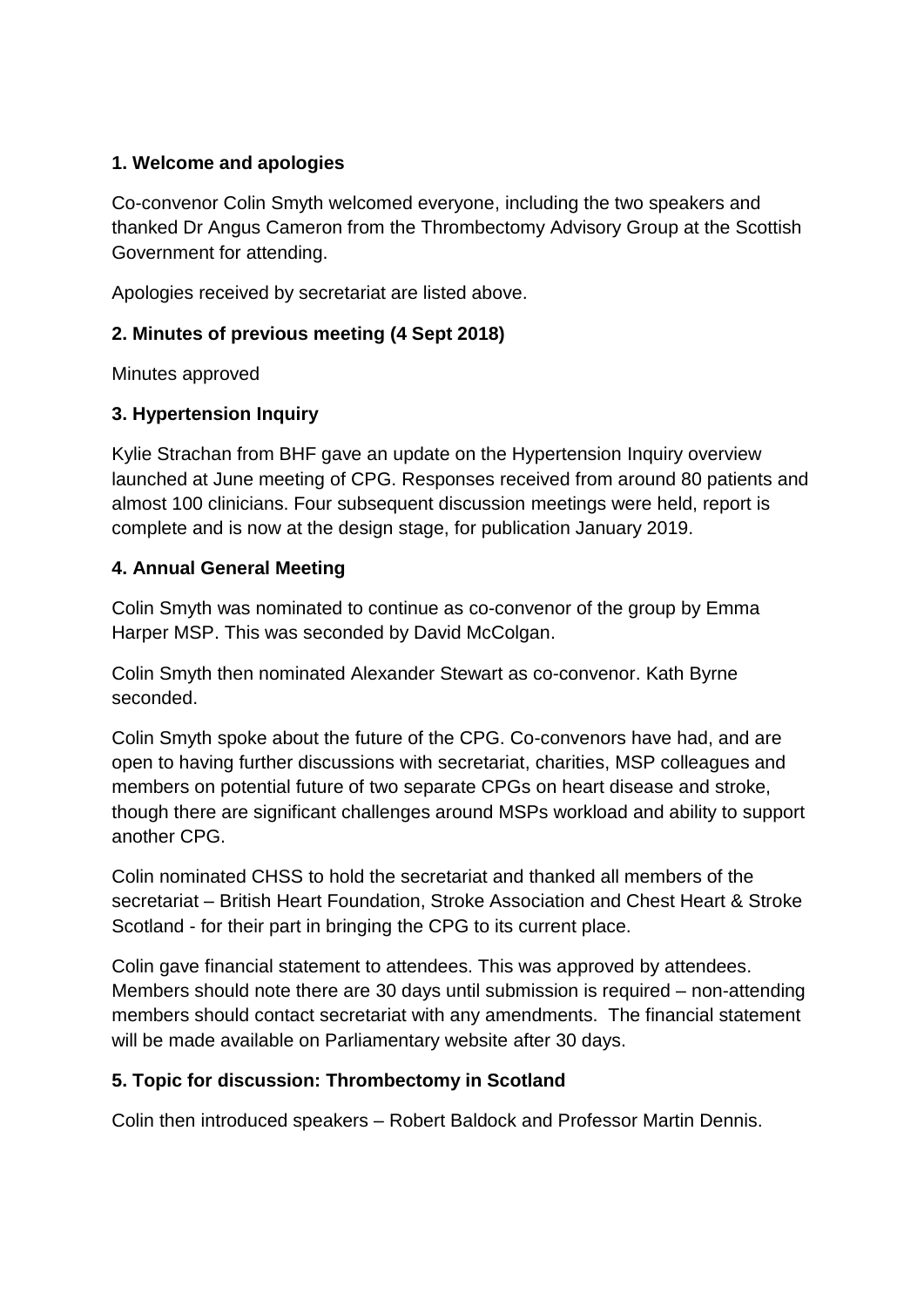Robert Baldock had a stroke on 18 March 2017. Robert received a thrombectomy at ERI which saved his life. Following the acute care period, Robert spent five months at Astley Ainslie. Robert has communication difficulties and with the support of Sharon Quigley gave an insight into the effects of the stroke on his life.

Professor Martin Dennis is Chair of National Advisory Committee on Stroke and a Member of the thrombectomy planning group

Prof Dennis began by telling members he started his career in 1985 and described thrombectomy as: "…probably the most important development in stroke since I started."

Prof Dennis gave a description of what thrombolysis is and its applications, before moving on to thrombectomy – what it is and its applications, as well as giving impact and economic data.

Prof Dennis spoke of the current positon with regard to thrombectomy in Scotland – i.e. there is none – and why that is. A plan is under development. Prof Dennis said there will be no resumption of a thrombectomy service before the planned move of Neurosciences (including INR service) from Western General Hospital in Edinburgh to the Royal Infirmary of Edinburgh in Spring 2019.

Prof Dennis then spoke of challenges around implementing a service including workforce and staffing issues, geography, capacity issues, lack of HASU beds and repatriation service in potential thrombectomy centres.

Estimated costs to set up a thrombectomy service and deliver it to 800 patients each year: £1.5 - 2 million for new Angio suites per centre. Then additional total running costs including staffing of £10 million per year (based on estimates from England) but savings of about £5 million/ year by reducing NHS beds days and social care for dependent stroke patients  $=$  a total projected cost for a new service at around £5 million/ year for Scotland.

Prof Dennis compared the 'value' in this projected cost for a new service at £5 million/ year with the new Scottish trauma centres which cost around £30 million /year to run.

The floor was then opened for discussion and questions.

- Lack of INRs is a significant issue in setting up a new thrombectomy service, but lack of support teams and angiogram suites are also major issues.
- General Medical Council and School of Radiology looking to see if 'other' radiologists can be upskilled to become INRs.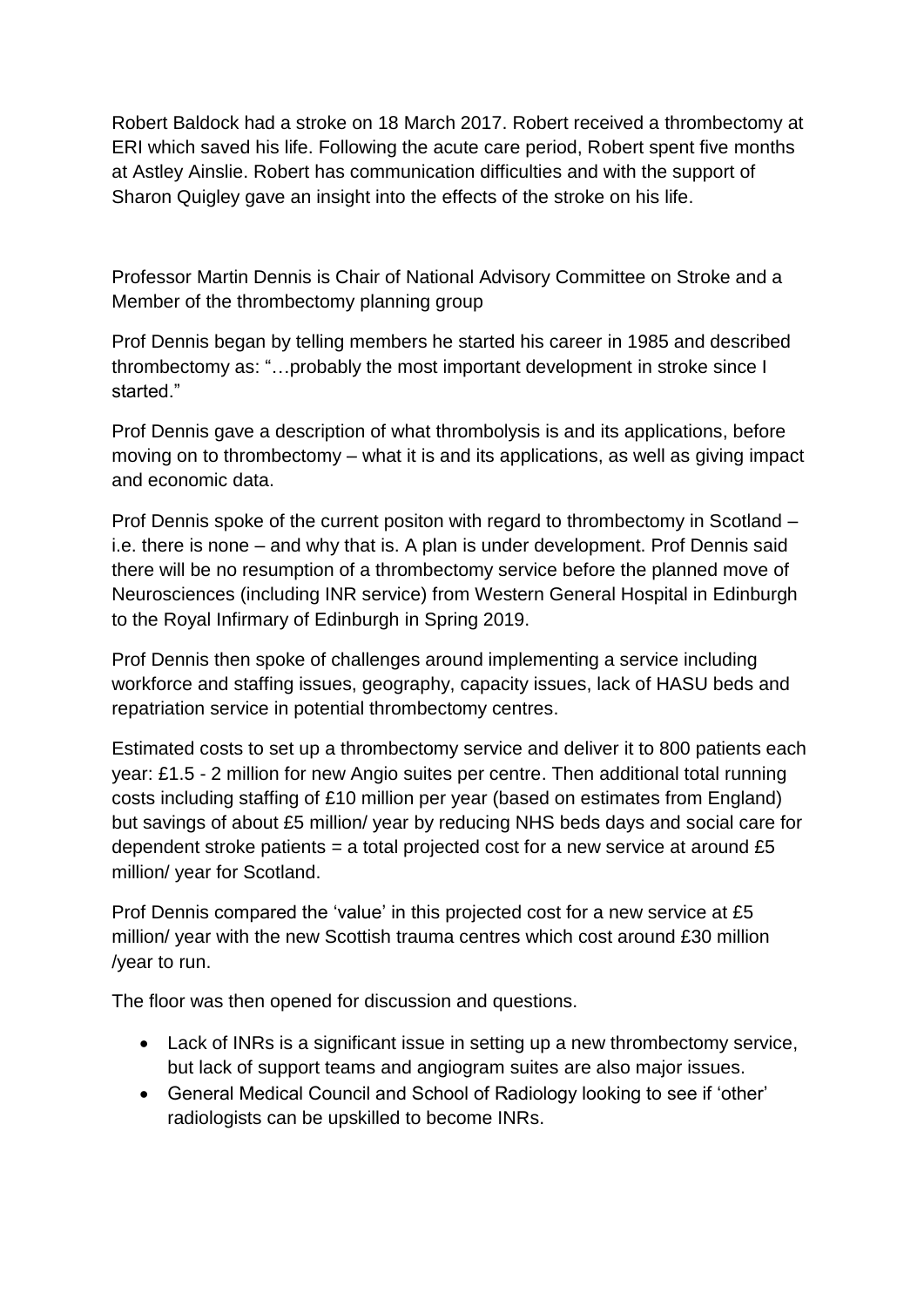- Interpreting CT angiograms is significant issue. Artificial intelligence may improve this in the future. Specialists in interpreting CT scans can be outside **Scotland**
- 24/7 scanning is not currently available equitably across Scotland
- Angus Cameron from the Scottish Government emphasised the challenges and obstacles to overcome in the implementation of the thrombectomy plan
- The new thrombectomy plan should improve other aspects of the stroke care pathway but cannot and will not address all issues and concerns in that regard.
- What happens with the plan now? It goes to the National Planning Board, Health Board Chief Executives, and Scottish Government
- No stroke survivors or people directly affected by stroke have been involved in the planning of the new framework.
- Question was posed relating to benefits in cardiac pathways about analysis being done of a stroke patient in the ambulance, then bypassing nearest hospital if appropriate to reach others treatment. Discussion of merits of 'mothership v drip and ship'
- Prof Dennis spoke of Scotland being data-driven in terms of implementing procedures and with regard to thrombectomy it was only in 2015 after seven trials showed that thrombectomy was highly effective as a treatment that Scotland began to 'tool up to do it'
- Discussion broadened here into the costs for thrombectomy and Dr Angus Cameron observed that there is an unequal introduction of new treatments /services – we have no mechanism to evaluate what we do and what is 'best' to be doing. Scottish Health Technology Group said it has a mechanism for what money is spent on. QALYs was also separately offered as a measure
- Discussion moved to evidence around disinvestment and how this can be achieved by randomised controlled trials. CSO/NIHR could spark debate amongst academics about doing this
- Lack of a mechanism to progress ideas in Scottish Government
- Emma Harper MSP told members that there are currently 31 CPGs on health –related matters and pointed to her role on the Health and Sport Committee reminding members that we could seek to get thrombectomy onto the agenda for the Committee.
- Discussion around realistic medicine and seeing thrombectomy provision through that lens

**ACTION:** Members agreed to write to the Cabinet Secretary for Health and Sport urging the speedy delivery of the thrombectomy framework and prioritisation of its implementation – and to include in this letter as a separate issue, the interest in a mechanism for defining priorities for investment in health matters – something the CPG feels could cut across a large number of other CPGs.